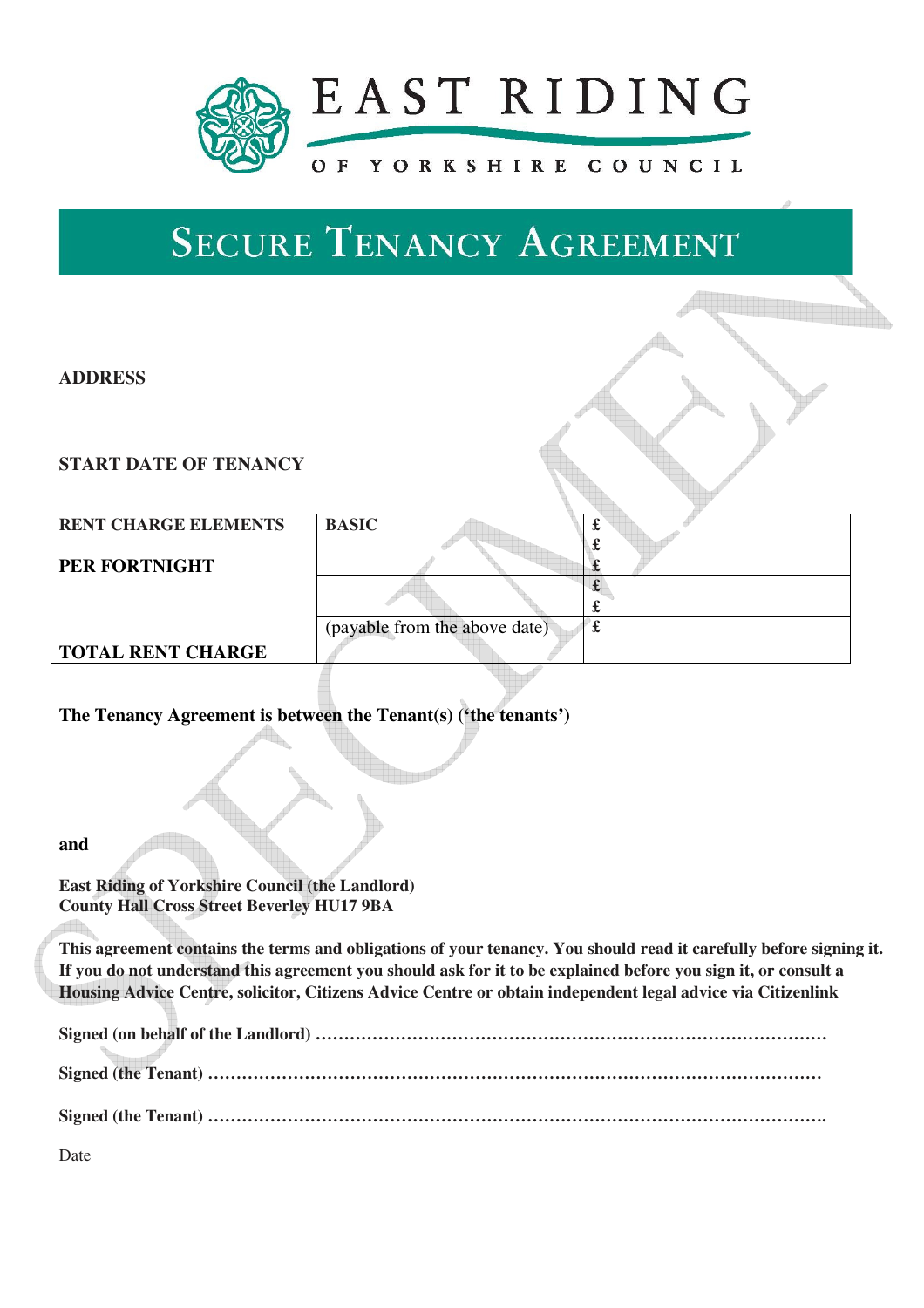# **TENANCY CONDITIONS**

#### 1.0 GENERAL

- 1.1 Your tenancy agreement is a binding contract between you and the Council. It contains your rights and obligations as a tenant and our rights and obligations as your landlord
- 1.2 For the purpose of this document 'you' means the Tenant. In the case of joint tenancies it refers to both tenants. 'We' means the East Riding of Yorkshire Council as landlord
- 1.3 This Agreement makes you a secure tenant. This means that you can stay in your home as long as you want unless there is a legal reason why we want it back
- 1.4 Taking up the tenancy of the Property will be conclusive evidence of your acceptance of the tenancy conditions
- 1.5 Any enforcement of these tenancy conditions is at the discretion of the Council. Action may be taken where any of these conditions are broken. We may take legal action to make you meet the conditions or we may ask the Court for permission to evict you. If the Council does not act immediately this does not mean that action will not be taken
- 1.6.1 Any officers or contractors who call at your home in relation to any housing matter, including repairs, will carry official East Riding of Yorkshire Council identification. If they do not have proof of identity you can refuse to allow them into your home
- 1.6.2 If you are a joint tenant you are both responsible for all aspects of your tenancy. If you leave the Property you are still responsible for the tenancy until you sign to terminate or assign it
- 1.6.3 The Council may vary any of the terms of this Agreement (including the amount of the rent and services provided) by giving you four weeks written notice
- 1.6.4 Where the Councils permission is required for any actions, consent will not be unreasonably withheld

#### 1.7 YOUR RIGHTS

As a secure tenant you have a number of rights and responsibilities that are set out by law. You may have the right to:

#### 2.1 exchange your home with another tenant

You may exchange the Property with that of another secure Council tenant or with an assured tenant of a Registered Social Landlord. Both parties must get written permission from their landlord before the exchange takes place. Permission may be refused if you do not meet certain conditions

#### 2.2 buy your home

Existing secure tenants will normally have the Right to Buy their home after they have been a tenant for a minimum period. The price you pay will be the market value less a discount that depends on the length of your current and/or former tenancy/ies. This discount is also subject to a maximum amount. If you are a tenant in sheltered housing with a warden service and common room close by you may not have the Right to Buy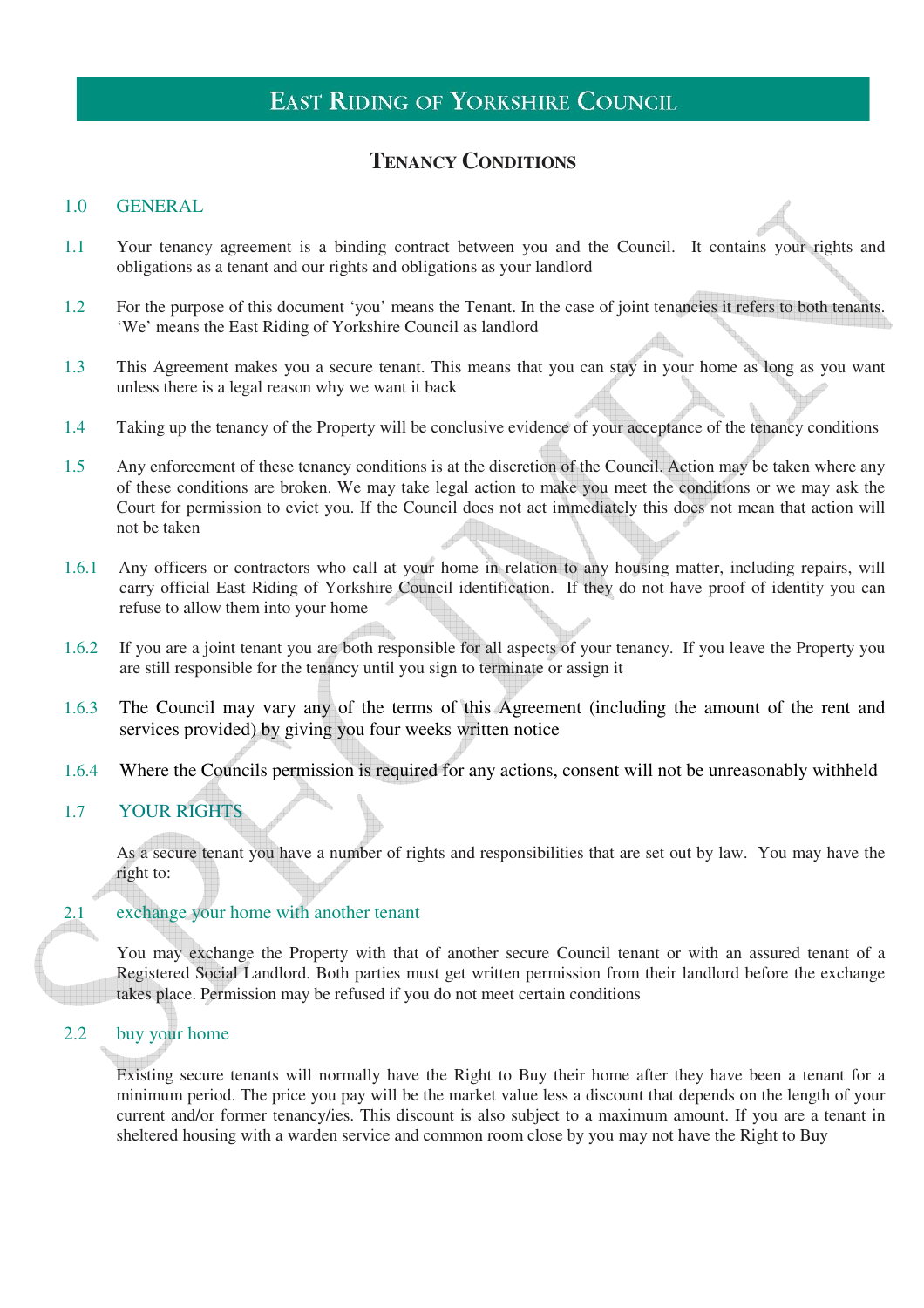#### 2.3 pass on your tenancy when you die (succession)

If you die and you were a sole tenant your tenancy will automatically pass to your spouse or civil partner as long as they were living with you at the Property as their only or main home at the time of your death. If you are a joint tenant and the other party/ies to the tenancy die/s the tenancy will continue in your name as successor. By law there is only one right of succession. We have a policy on discretionary successions. For more information contact your Area Housing Office. If you succeed to the tenancy of a property that would be under occupied or is not suitable for your needs e.g. a sheltered flat and you are under 60 years of age, we may take steps to provide you with more suitable accommodation

2.4 In limited circumstances we may consider an application to grant a new tenancy to a surviving occupier where the right of succession has already been exercised. Where the application is not successful there is a right of appeal to the Housing Appeals Committee

#### 2.5 improve your home

If you wish to make improvements to your home you must obtain our written permission first and obtain any necessary planning permissions or building consents See Section 4

#### 2.6 be consulted

We will consult you about housing matters that substantially affect your tenancy and the locality. You may wish to get more involved by joining a tenants or residents group See Section 11

#### 2.7 take in lodgers

You do not need permission to take in a lodger as long as it does not make your home statutorily overcrowded. You do however need to tell us that you have a lodger and when any lodger moves in and out. If you receive housing benefit taking in a lodger may affect your entitlement

#### 2.8 sublet part of your home

You may sublet part (but not all) of your home. You need our written permission before doing so

#### 2.9 assign your tenancy

In certain circumstances where a right to succeed exists there may also be a right to assign the tenancy to another person

- 2.10 You have the right, by law, to stay in your home and can only be moved against your wishes if we obtain a Court Order from the County Court. The law controls the circumstances in which the Court will grant an Order for Possession. These are set out in Schedule 2 of the Housing Act 1985. (Please refer to the "Housing" page of the Councils Website for a copy of this Schedule). As long as you pay your rent and you, and the people you are responsible for, follow the conditions of the tenancy we would not normally ask the Court to make such an Order
- 2.11 If you have a Court Order made against you, you may lose your rights as a secure tenant and may be a tolerated trespasser. When this happens we will inform and advise you

#### 3 PAYMENT OF RENT

3.1 The rent for the Property will be reviewed annually. We will give you at least four weeks notice of the new rent to be charged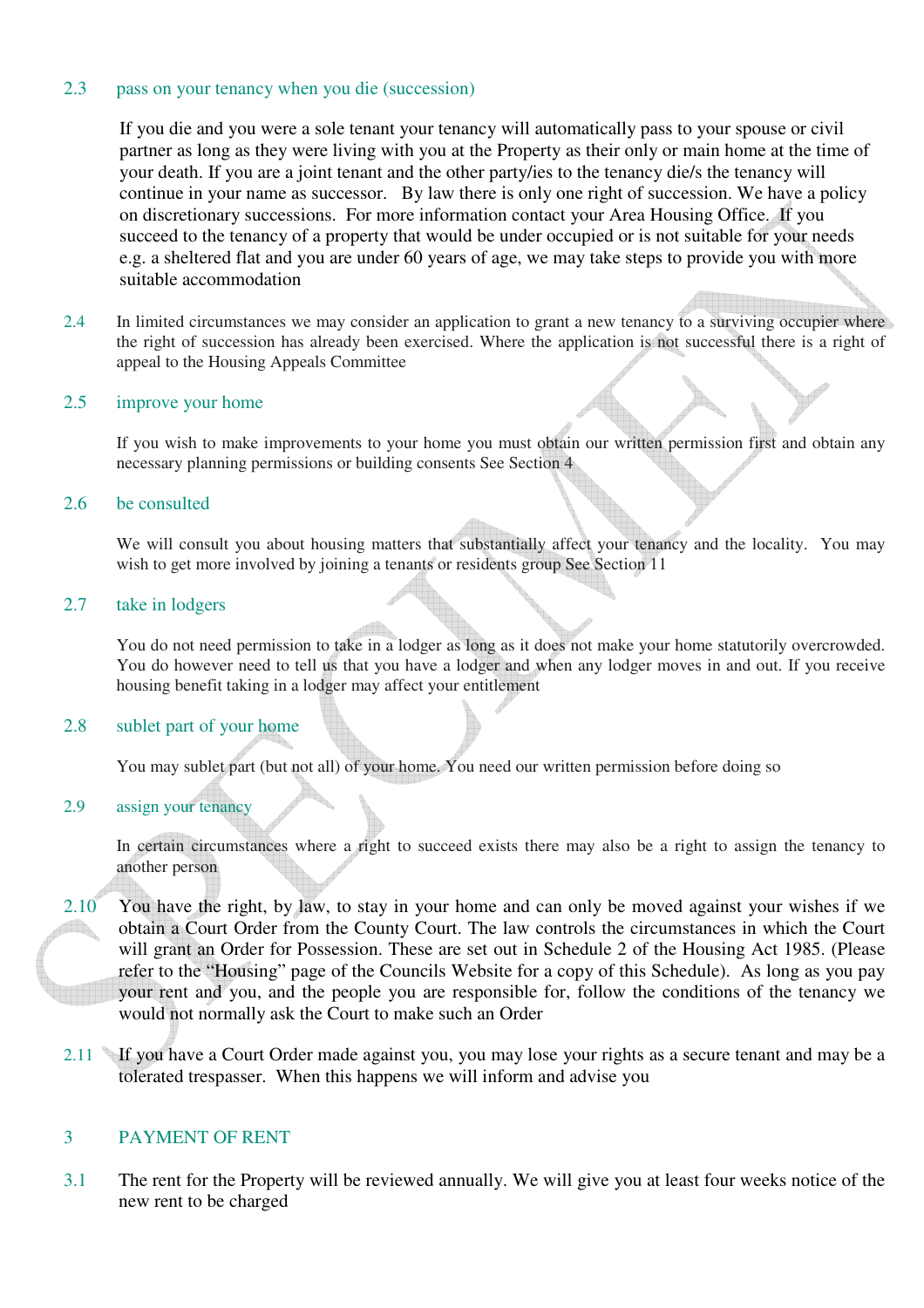- 3.2 You are responsible for the prompt payment of:
	- (a) current rent due including all costs, charges and repayments of overpaid Housing Benefit
	- (b) arrears of rent
	- (c) service charges
	- (d) recharged repair costs
	- (e) any other debts or Court costs which result from any other breach of this tenancy
- 3.3 If you have difficulty paying your rent or tenancy-related service charges, you should apply to see if you are entitled to Housing Benefit. You should contact the Housing Benefits Section straight away to let them know
- 3.4 If you are a joint tenant you are both responsible for all of the rent. A joint tenant who leaves the Property is still responsible for all of the rent as is a joint tenant who lives in the Property on their own
- 3.5 If you receive any compensation relating to your home and you owe any rent or other debt related to your tenancy, that compensation would be used to reduce the debt or arrears
- 3.6 If you do not pay your rent, we may go to Court and ask for an Order to evict you from the Property. You will usually have to pay what it costs us to take you to Court

## 4 REPAIRS, MAINTENANCE, IMPROVEMENTS AND ALTERATIONS

- 4.1 We are responsible for repairing the structure and exterior of the Property. This includes:
	- (a) drains, gutters and external pipes
	- (b) the roof
	- (c) foundations, outside walls, outside doors, broken glass caused by fair wear and tear, window sills, window frames, thresholds
	- (d) internal walls, skirting boards, doors and door frames, floors and ceilings (not including painting and decoration)
	- (e) chimney and chimney stacks, central heating flues (this does not include the sweeping of chimneys)
	- (f) garages, outhouses and external stores erected by us
	- (g) pathways and steps (but only where these are a means of access to the Property)

# 4.2 You are responsible for repairing, renewing or replacing a number of items in the Property:

- (a) replacement of electrical fuses, provision of light bulbs and plug tops for appliances
- (b) renewal of plugs and chains to sinks, baths and wash basins and the provision of toilet chains and pulls
- (c) sinks, baths, basins, toilets, waste pipes, gullies and drains must be kept free of obstructions
- (d) broken internal doors, window and cupboard furniture including handles, latches, hinges and internal locks. Hinges and fasteners on windows and doors must be oiled frequently
- (e) the provision of additional or replacement keys. If you ask us to gain access to your home because of lost or misplaced keys you may be recharged the full cost
- (f) repairs to hat and coat rails
- (g) provision and replacement of clothes posts (except in purpose-built elderly persons accommodation)
- (h) the filling of minor plaster cracks, making good of small areas of defective plaster, internal painting and decorating
- (i) replacement of dustbins, wheelie bins and sack holders
- (j) replacement of batteries in battery-operated smoke alarms
- (k) replacement of glass, where you or a member of your household or visitors cause the damage whether deliberately or by accident
- (l) the sweeping of chimneys and boiler flues in use and serving solid fuel appliances, as often as necessary
- (m) reasonable preventative measures in relation to the bursting of water pipes, blocking of drains and sewers and fire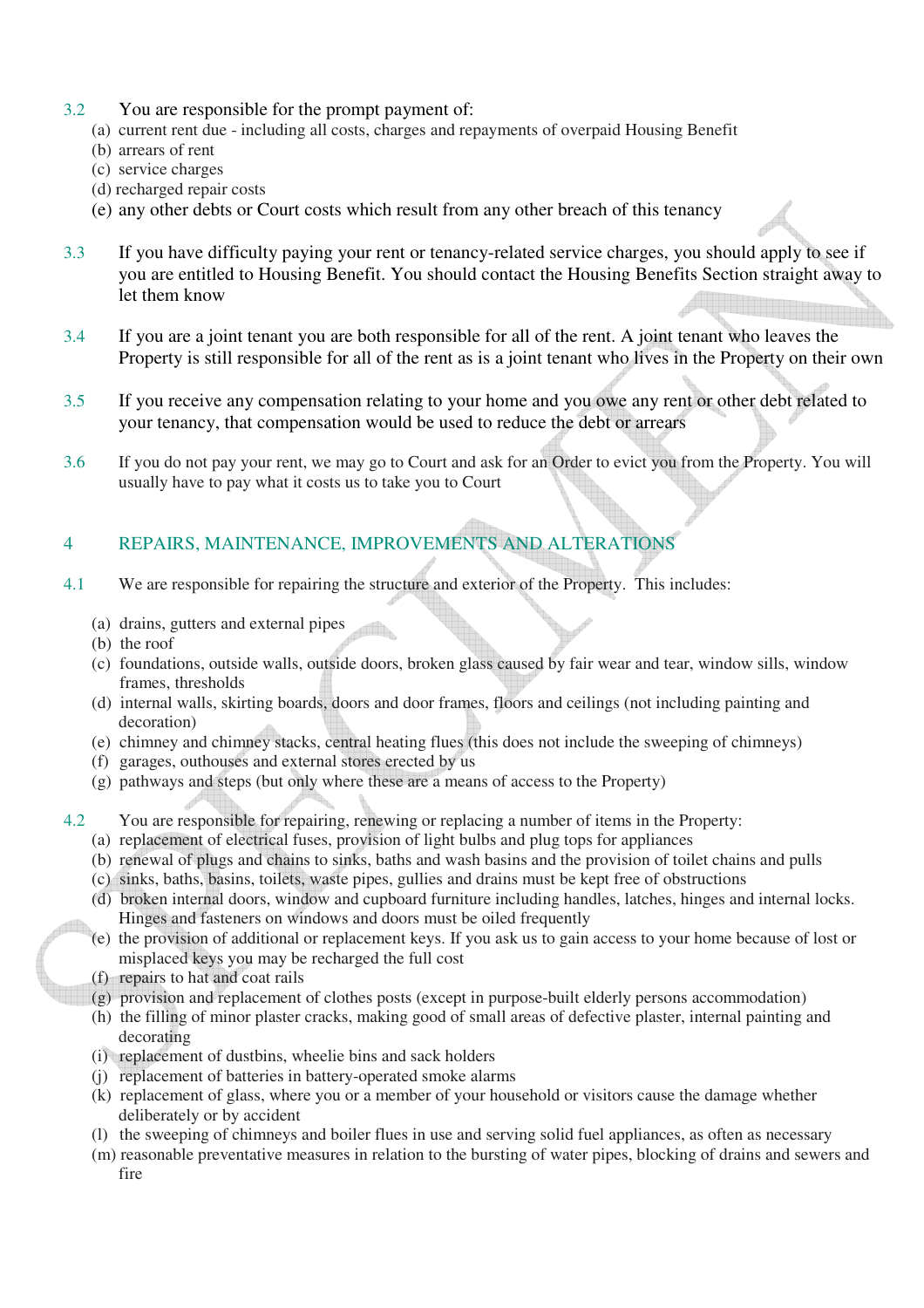- 4.3 We are responsible for repairing and maintaining installations for the supply of water, gas and electricity, for sanitation and for space and water heating provided by the Council for the benefit of the Property. These installations include:
	- (a) electric wiring, gas pipes and taps, water pipes and taps
	- (b) electric consumer units, sockets, light switches and light fittings or pendants
	- (c) basins, sinks, baths, WCs, waste pipes and showers
	- (d) water heaters, boilers, fireplaces, fitted fires, heaters, radiators and warm air ducts
	- (e) communal TV aerial systems
	- (f) any tanks and pipes for the supply of oil to oil fired central heating systems
- 4.4 We will not be liable for repairs:
	- (a) if the repairs become necessary for reasons other than normal fair wear and tear or
	- (b) if the installation was fitted by you without our written consent

However, we may carry out repairs in these circumstances if we wish but you will be liable to pay to us the costs of such repairs plus any added administrative costs

- 4.5 In flats and maisonettes we will carry out repairs to the common entrances, halls, stairways, passageways, communal lighting and any other communal areas used by you including painting and decoration
- 4.6 We will arrange periodically to paint the exterior of the Property where necessary
- 4.7 You must report as soon as possible any repairs that need carrying out to the Property that are our responsibility. You may be held responsible for any damage caused by a delay in reporting such works, or any work that is required as a result of a deliberate act or negligence by you, or any other person living at or visiting your property (including children) or by a pet or animal belonging to you or them
- 4.8 You must allow our employees, representatives and contractors into the Property to service any electrical or gas supplies that we are responsible for maintaining
- 4.9 If we need to carry out work to the Property (or an adjoining property where there is no other reasonable means of access) we will give you reasonable notice and the reason (unless it is an emergency, as determined by the Director of Environment and Neighbourhood Services, when immediate entry to the Property will be made). If you refuse us permission or we are unable to gain access we can apply to the Court for permission to gain access and carry out the works. If the Court gives us permission you will be responsible for the Court and associated costs incurred by the Council
- 4.10 You are responsible for decorating the inside of the Property which you must keep to a reasonable standard at all times. You should keep your home and any garage or other structure that is part of the Property in a clean and tidy condition. You must not decorate the outside of the Property unless you have our written permission to  $\Box$ do so
- 4.11 You must not apply any material to any surface, wall, ceiling or floor of your home (inside or out) which is difficult to remove, highly flammable or likely to cause a noise nuisance unless you get our written permission first. You must contact us first if you wish to remove any textured wall or ceiling coverings, outbuildings and/or their roofs as they may contain asbestos -which must only be dealt with by authorised persons
- 4.12 You are responsible for repairing and maintaining all improvements and fixtures that you install at the Property. You will need our written permission to carry out certain works and should therefore contact your local housing office to find out if you require this before you start work. If you leave the Property you must either leave any improvements you have made (for which you may be entitled to compensation if the relevant conditions are met) or you must put the Property back the way it was before you carried out the works. If you don't we will do the work and you will be charged for it
- 4.13 If major works are carried out to your home we will either make good your decorations or reimburse you for the cost of materials so that you may redecorate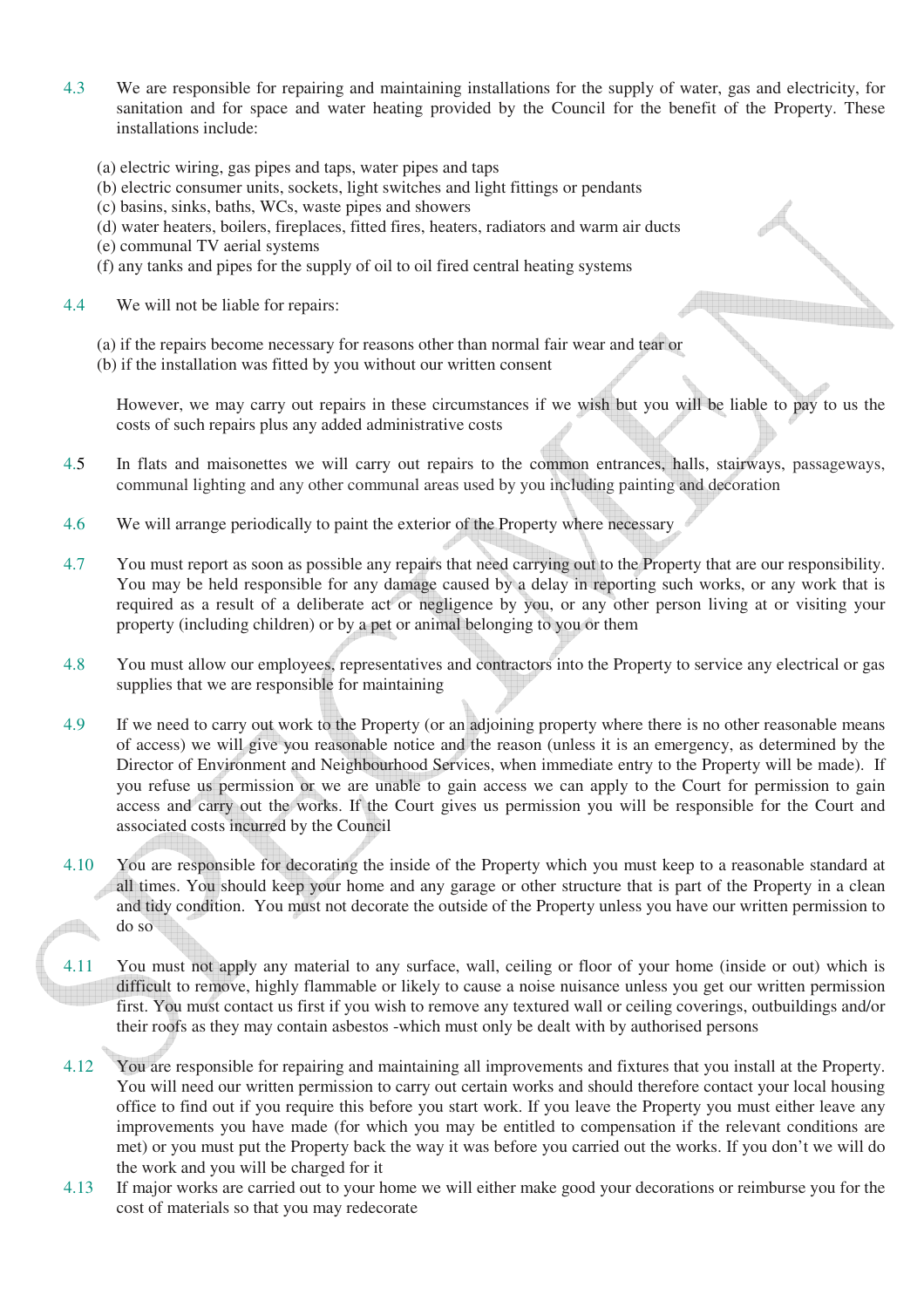- 4.14 We are not responsible for any loss or inconvenience suffered as a result of a failure of supply or service to your home supplied by a third party e.g. electricity, where such failure is not caused by an act or omission on the part of the Council
- 4.15 If you apply to buy your home we will only do the essential repairs that we have to do by law while the application is current

#### 5 HEALTH AND SAFETY

- 5.1 If your home is fitted with a battery smoke detector you must check and test it weekly, replace the battery annually and report any defects immediately. You must not interfere with equipment for detecting or putting out fires
- 5.2 Where there is a fire control panel in your communal entrance and a fault is showing you must report it as soon as possible to the telephone number on the panel.
- 5.3 You must not store dangerous, offensive or inflammable materials at your home or in a communal area except those reasonably needed for general household or medical use. These must be stored in the correct manner. You must not store any appliances or vehicles that are powered by petrol, diesel or paraffin in the Property or communal areas
- 5.4 You must not leave, or allow members of your household or visitors to leave, syringes, other sharp items or hazardous waste (such as nappies or incontinence pads) where other people will come into contact with them. They must be disposed of safely and hygienically
- 5.5 You must not use portable paraffin or gas cylinder heaters in your home
- 5.6 You must keep the Property free from vermin. Any infestation e.g. rats, must be treated or reported promptly. You must not feed large birds, such as pigeons or seagulls, outside the Property where this is likely to cause a nuisance to neighbours
- 5.7 You must not store rubbish at the Property and must keep it free from bad smells
- 5.8 You must not throw anything out of windows or from a balcony
- 5.9 You must not let anyone into secure communal entrances unless you know they have a right to be there
- 5.10 You must not keep mobility scooters, motorbikes, mopeds or bicycles in internal communal areas, or any other items that can catch fire or cause an obstruction
- 5.11 Smoking is not permitted in any internal communal areas -including stairwells, lifts, corridors and communal rooms  $\Box$
- 5.12 You must not withhold information from the police about any burglary or damage caused by a criminal act at the Property

#### 6 USE AND OCCUPATION OF THE PROPERTY

- 6.1 You must move into the property within 7 days of the start of the tenancy unless you have our written permission to delay moving in. You must occupy the Property personally as your sole or main place of residence
- 6.2 You must not leave the Property unoccupied for more than one calendar month without informing us or we may assume that you have abandoned the tenancy and may take steps to recover possession of the Property
- 6.3 If you live in sheltered accommodation you must allow the warden access to inspect the warden-call equipment on a monthly basis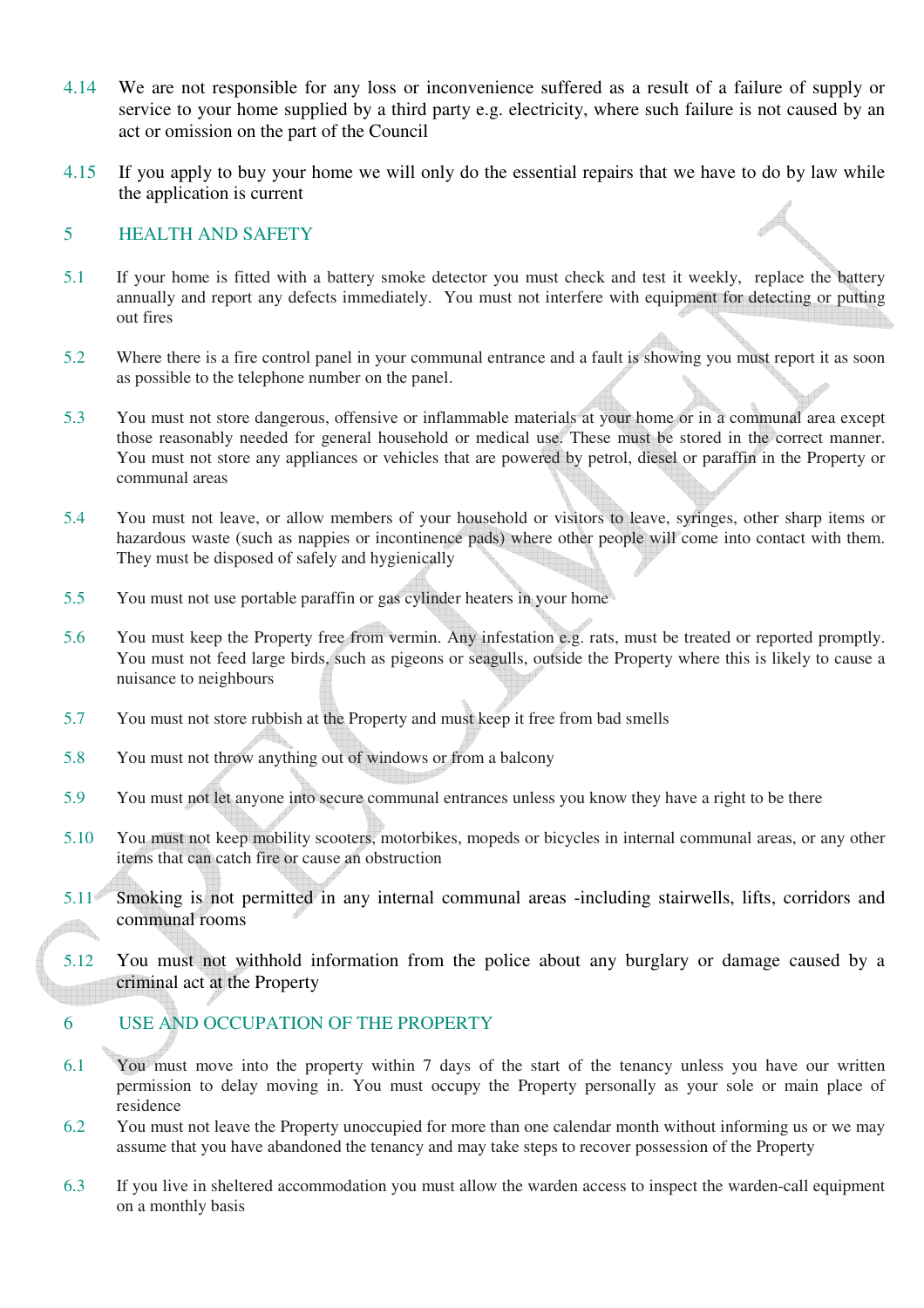- 6.4 You may not use the Property for business purposes unless you have our written permission to do so and have obtained any necessary planning permission
- 6.5 You must not place or exhibit any notice board or notice/s which are visible from the outside of the Property that :
	- (a) advertises any trade or business, or any goods or services
	- (b) contains allegations, offensive or slanderous material
- 6.6 You must not hang any washing out of windows or on balconies
- 6.7 You must not neglect the Property or let it fall into disrepair
- 6.8 You must not keep any firearm, shot gun, air rifle, or any other offensive weapon that could not be legally be carried in public at the Property without our written permission to do so. Before granting this we will need to inspect your gun licence
- 7 ANTI-SOCIAL BEHAVIOUR, HARASSMENT AND DOMESTIC VIOLENCE

din.

- 7.1 As the tenant you are responsible for not only your own behaviour but also that of anyone (including children) living in or visiting your home. This section applies not only to actions in the Property but also to those in communal areas, surrounding areas and the locality
- 7.2 You must not act in any way that causes, or is likely to cause, nuisance or annoyance or is anti-social. Such behaviour includes, but is not limited to:
	- (a) playing loud music
	- (b) loud arguments and fighting
	- (c) spraying or writing graffiti
	- (d) playing ball games close to peoples homes
	- (e) slamming doors
	- (f) dumping rubbish
	- (g) dogs barking
	- (h) drug and alcohol abuse
	- (i) cycling or skateboarding on footpaths
	- (j) damaging or vandalising property
	- (k) jamming communal doors open
- 7.3 You must not use or threaten to use, violence or mental, physical or sexual abuse against any person living in or visiting the Property or the locality
- 7.4 We reserve the right to seek a Court Order to terminate your tenancy where there is clear evidence of domestic violence/abuse, irrespective of whether criminal proceedings have been instigated. We also reserve the right to grant a sole tenancy of the Property to the victim of domestic violence/abuse or to a former joint tenant or occupier who is not the perpetrator of domestic violence/abuse
- 7.5 You must not act in any way that might harass a person on the grounds of race, religion, sex, age, disability, HIV status, sexual orientation or for any other reason. Such harassment includes but is not limited to:
	- (a) Verbal abuse
	- (b) Threatening or abusive behaviour, letters, telephone calls or text messages
	- (c) Damage to or threats to damage property
- 7.6 You must not use the Property for criminal, immoral or illegal purposes such as prostitution, selling, intending to sell, using, manufacturing/cultivating any illegal drugs or handling stolen goods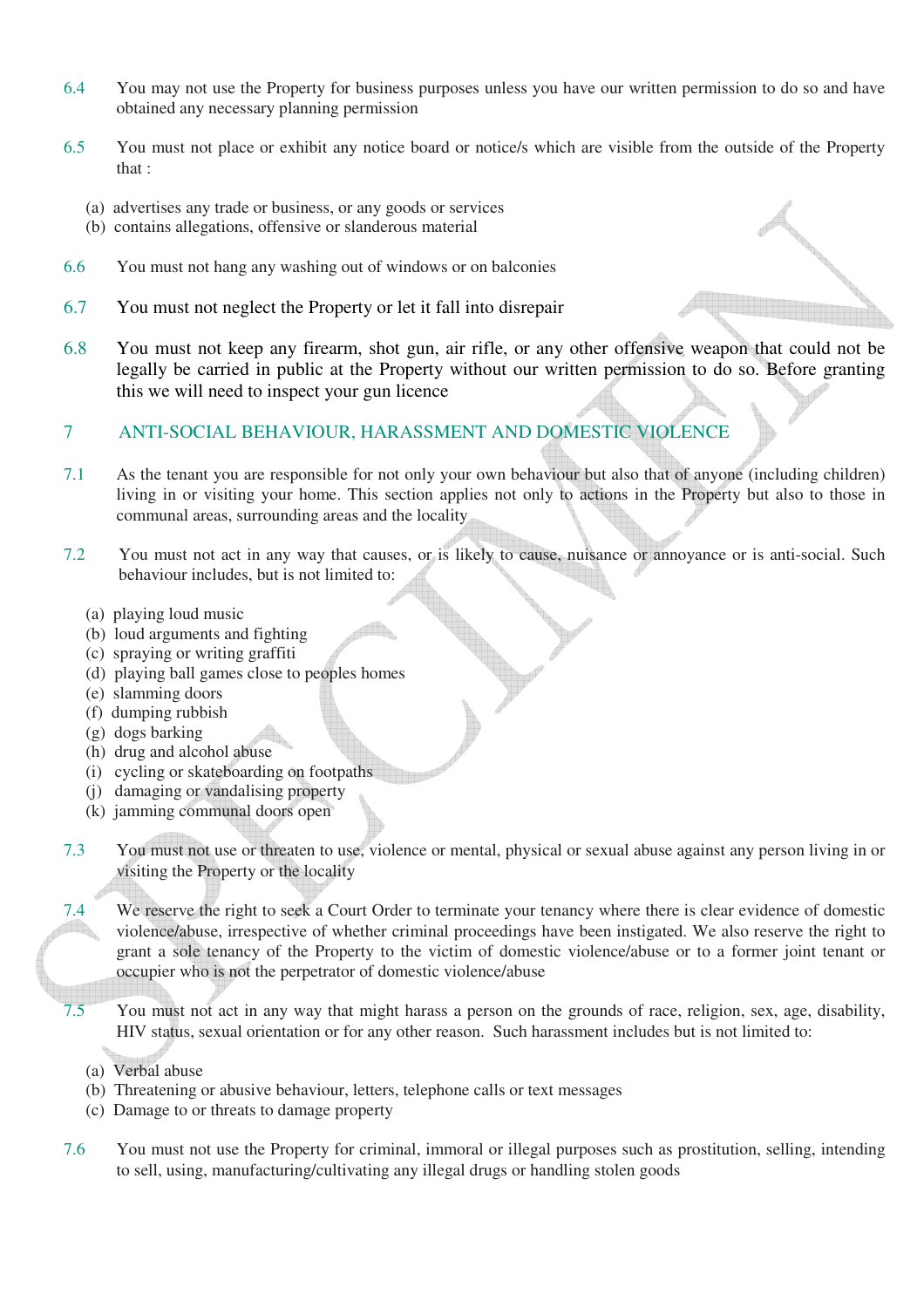- 7.7 You must not use the Property or allow it to be used by someone else for the purpose of using, storing or selling illegal drugs
- 7.8 You must treat our officers, and anyone acting on our behalf, with courtesy and respect. You must not threaten or make offensive comments to them. This applies at any time and in any place. Our officers will also treat you with courtesy and respect. If you believe that they have failed to do this then you can make a complaint through our feedback system. See Section 13
- 7.9 If your behaviour causes nuisance or annoyance to another person, you may be given a police warning. If you breach this warning the police may take action against you. This would provide us with evidence to take court action to take possession of your home. We can also seek a number of legal remedies to prevent you from behaving in such a manner or to exclude you from the locality. A breach of some of these can lead to a prison sentence. If you lose your home as a result of anti-social behaviour we do not have to re-house you

#### 8 VEHICLES AND PARKING

- 8.1 For the purposes of this section the word "vehicle" includes but is not limited to a car, motorbike, moped, van, lorry, caravan, boat, trailer, bus, minibus or a heavy goods vehicle
- 8.2 You must not park any vehicle anywhere on the Property unless the Property has a garage, parking space or drive. Access to these areas must be via a dropped kerb. You must not build a garage, parking space or drive, or put in a dropped kerb unless you have obtained our written permission before you start work. You must comply with our conditions for installation
- 8.3 You must not drive over or park on any estate grassed areas, verges or pavements unless you have our written permission to do so and have obtained any necessary permits
- 8.4 You must not park any vehicle on the Property, the estate or any housing land if it is not taxed or not roadworthy unless you have first obtained our written permission to do so. We may clamp, remove and destroy any vehicles that are illegally parked, abandoned, untaxed, dangerous or not roadworthy and the owner may be charged for our costs
- 8.5 You must not park any vehicles used for business purposes at the Property, on the estate road adjacent to it, on allocated parking spaces or on the estate for long or regular periods of time unless you have obtained our written permission to do so
- 8.6 You must park legally and considerately so that you are not causing an obstruction for emergency vehicles or other road users and so that you are not obstructing the access to other properties
- 8.7 You must not carry out any major repairs to a vehicle at the Property, on estate roads, garage forecourts or designated parking areas. Minor repairs to a vehicle belonging to a member of your household can be done but di only at reasonable times during the day and without causing nuisance or annoyance to anyone living, visiting or working in the area
- 8.8 You must not receive any payment for repairing any vehicle at the Property
- 8.9 You must not keep motorbikes or mopeds in internal communal areas or in your home. Any such unauthorised vehicle will be removed immediately. You must not keep mobility scooters in internal communal entrances unless they were specifically designed for the purpose and must not keep them in your home unless you have our written permission
- 8.10 You must not sell, rent or give away a parking space that we provide to you or allow anyone other than your family, visitors and friends to park at the Property or in your designated space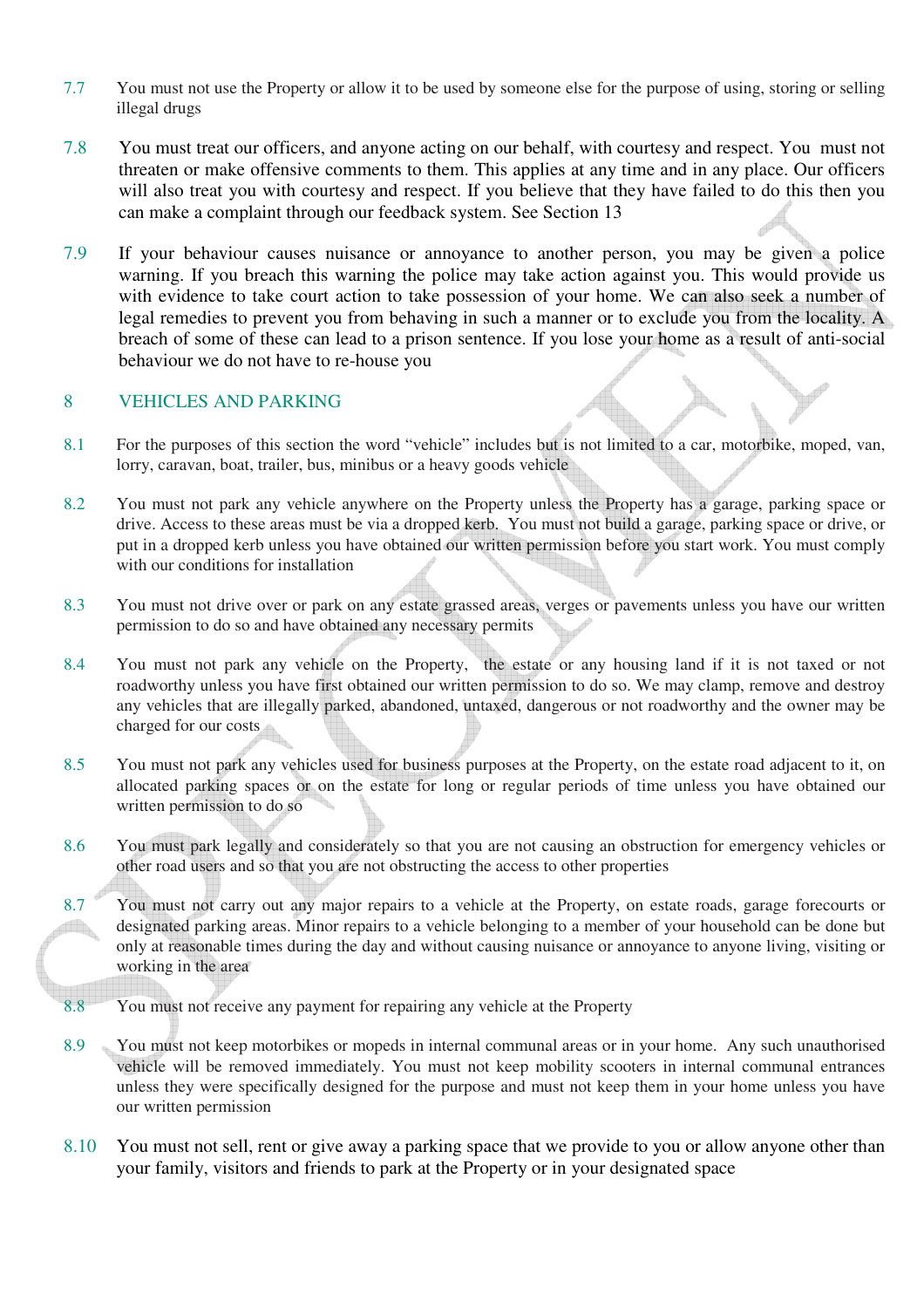8.11 You must not allow oil, petrol or other fluids to spill onto the Property, communal areas or neighbouring land or to discharge into drains

#### 9 GARDENS

- 9.1 You must keep your garden clean and tidy and the paths free from obstruction. You must maintain the garden, including hedges, fences, lawns and borders to the satisfaction of the Director of Environment and Neighbourhood Services. You must not allow any hedge to grow more than 2 metres high or any lesser height as specified by us in writing
- 9.2 You must not use the garden to store rubbish, scrap or unsightly objects
- 9.3 You must obtain our written permission before the erection or removal of garden structures (garage, greenhouse, shed, pond etc), fences, hedges and the planting or removal of trees, shrubs or bushes
- 9.4 If you fail to keep to these conditions we may, after giving 24 hours notice, enter the garden and carry out any necessary works to ensure that the tenancy conditions are met. You will be charged for the cost of such works
- 9.5 If your home is on an open-plan estate the front must remain lawned. You must not plant anything or erect any structures, including fences, on this area unless you have obtained our written permission first. You must not park on or drive across any estate grassed verges, open areas or gardens
- 9.6 You must not remove or interfere with any trees, hedges or fencing that belongs to us unless you have obtained our written permission first
- 9.7 You must ensure that any structure or planting within your garden does not interfere with the public footpath, highway, entrance or exit to the Property or in anyway causes a nuisance or annoyance to adioining occupiers

#### 10 PETS AND ANIMALS

- 10.1 You may keep one cat, dog or small bird at your home. If you wish to keep more than this or any other animals you need our permission first in writing. We reserve the right to restrict or prohibit at any time the keeping of dogs, cats or other animals at the Property
- 10.2 All pets and animals should be kept under control at all times and not cause a nuisance or annoyance to anyone
- 10.3 The keeping of an animal in flats will be permitted as long as they do not roam freely in the communal areas
- 10.4 Animals must be kept in appropriate enclosures that are adequate for their needs and from which they can't escape
- 10.5 Dogs must be kept on a lead when in communal areas and owners must ensure that they comply with the Dangerous Dogs Act 1991
- 10.6 You must not breed animals or birds anywhere on the Property
- 10.7 You should not allow any animal kept by you or visiting the Property to foul estate property including shared areas, roads, footpaths and play areas in the local area. Where it does occur you must remove and hygienically dispose of the faeces (animal mess) immediately

#### 11 CONSULTATION AND PARTICIPATION

11.1 We will encourage and support tenants who want to get involved in the management of their homes and will explain how they can do this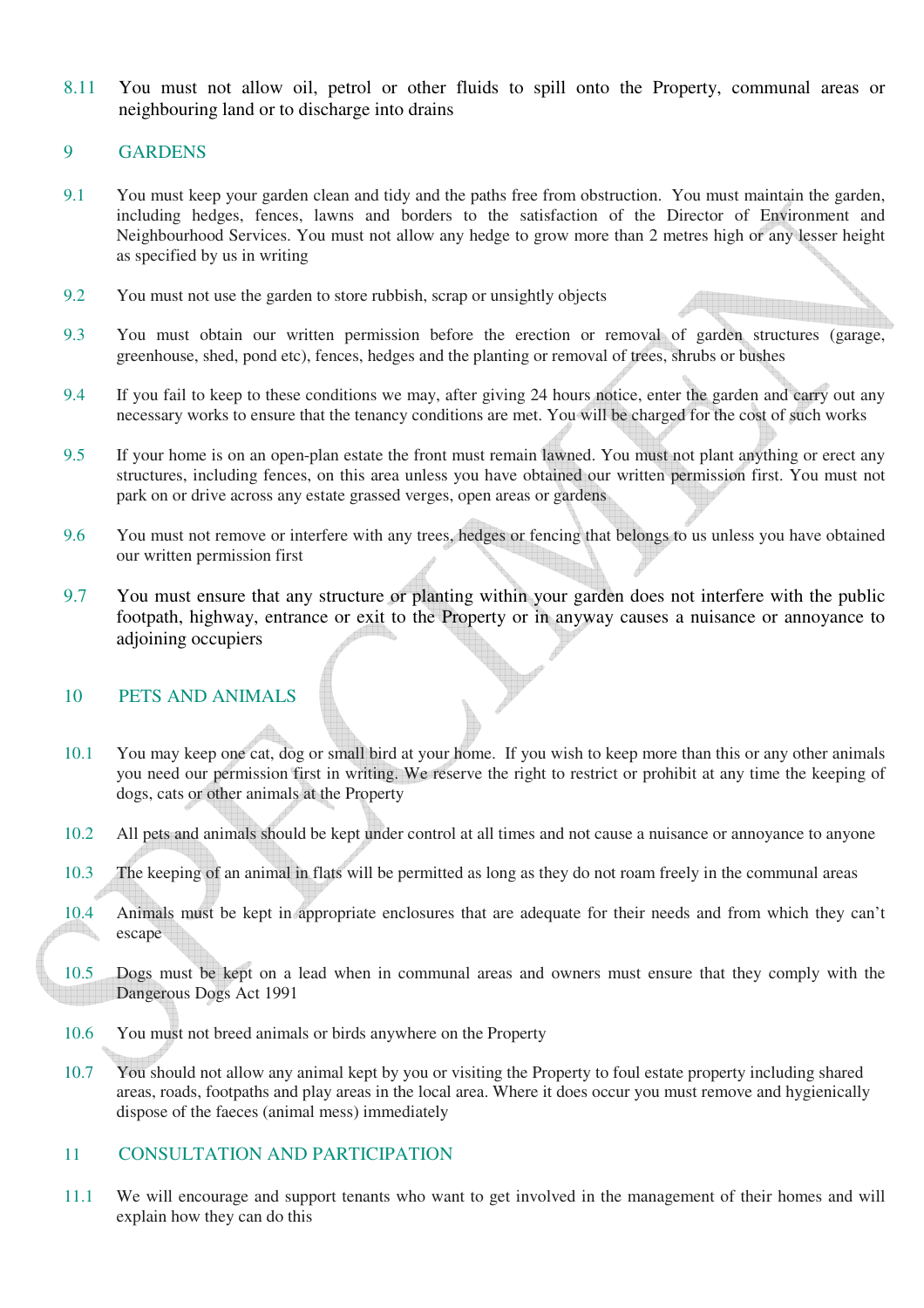- 11.2 We will send out a copy of the Tenants Compact on request, which sets out how we will involve you in the housing service
- 11.3 You can be involved at different levels to suit your needs and availability
- 11.4 We will deliver the Tenants Newsletter to your door on a regular basis and from time to time send you other information about housing issues and our performance. We may also ask you to take part in surveys so that we can find out how we are doing or to get your opinion on any issues
- 11.5 We will ensure that all information sent out is clearly written, timely and relevant to tenants' needs
- 11.6 If we need to change or vary your conditions of tenancy we will send you a letter telling you that we intend to serve a Notice of Variation. This letter will explain the proposed changes and ask for your comments within a given timescale. We will then consider your comments before we decide whether or not to go ahead with the changes. If we do go ahead you will then receive the Notice of Variation that will give details of the changes and the date on which they will begin. You will receive this in writing at least four weeks before the changes come into effect. You will not need to sign a new Agreement

#### 12 ENDING YOUR TENANCY

- 12.1 If you wish to end your tenancy you must give four clear weeks notice in writing to expire at noon on a Monday. You must also give us a forwarding address
- 12.2 If the tenancy ends because the tenant has died (or in any other special cases) we may accept a shorter period of notice from their representative, but not less than one clear week. The tenant's representative must clear the Property of all possessions and all rubbish before we will end the tenancy
- 12.3 If you are a joint tenant, the whole tenancy will end if you or the other tenant ends the tenancy on their own. You will not have an automatic right to remain in the Property.
- 12.4 You must allow our officers and contractors to enter the Property by appointment to inspect it before you leave if we request this
- 12.5 You must hand in all the keys to the Property when you leave by 12 noon on the Monday that the notice expires. If we do not receive the keys the tenancy will continue until the Monday following the return of the keys. If we do not receive all the keys, we will change the locks to the Property and you will be charged for this work
- 12.6 You must pay all rent and other charges up to the date that your tenancy ends
- 12.7 You must not leave anyone living in your home when your tenancy ends. If you do we will take action to evict them and you will be charged for the costs of doing so
- 12.8 You must leave the Property in a clean and tidy state, having removed all your possessions and rubbish from the Property, garden, outdoor structures (e.g. shed) and communal areas. If we have to clean the Property or dispose of your possessions and rubbish you will be charged for this. If the possessions are of any value they may be sold to offset these charges
- 12.9 We will inspect the Property when it is empty. You may be charged for the replacement of any broken fixtures and fittings that belong to us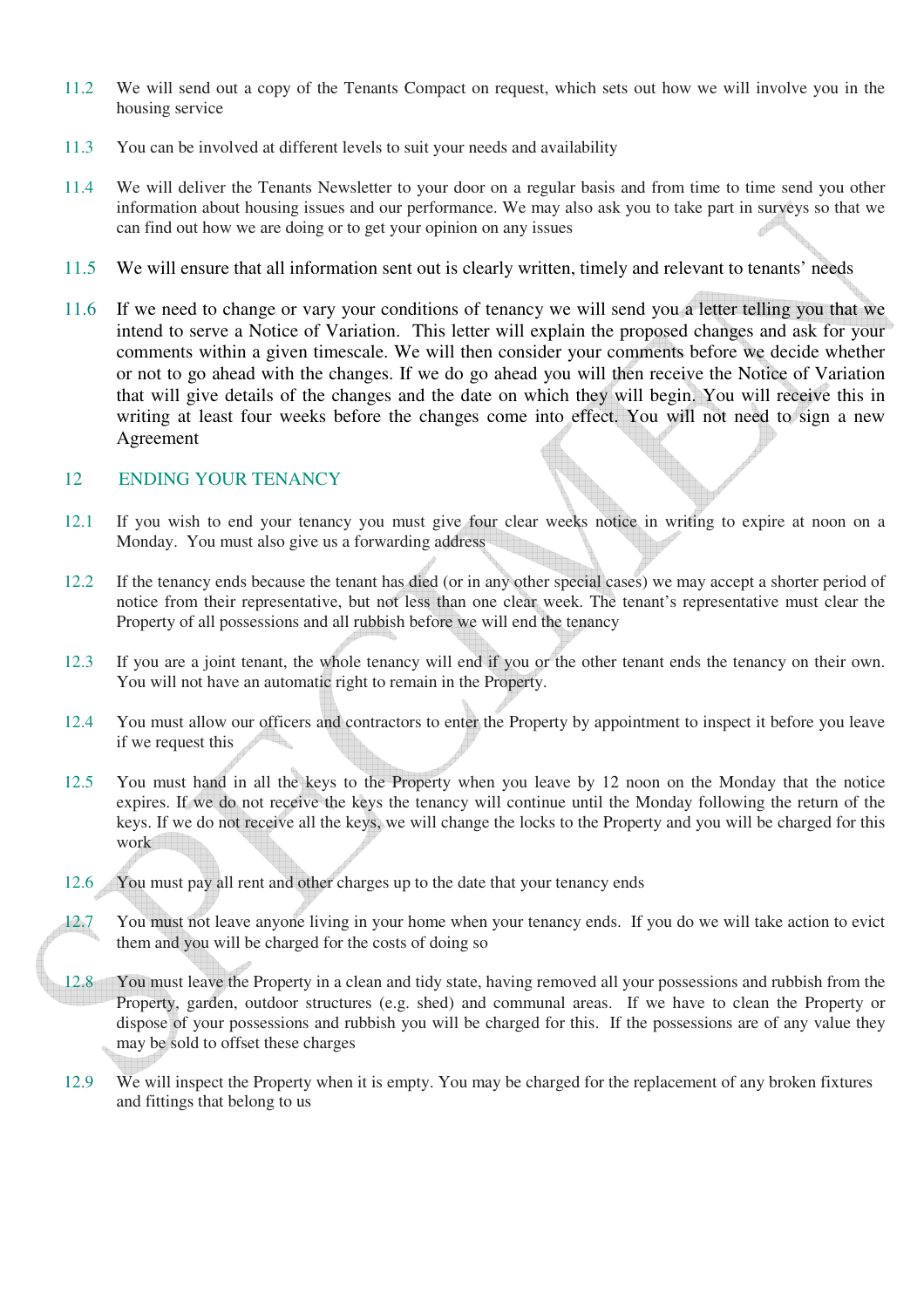#### 13 WRITTEN NOTICES

13.1 All written notices must be sent to:

The Director of Environment and Neighbourhood Services East Riding of Yorkshire Council Housing Services Section County Hall **BEVERLEY** East Riding of Yorkshire HU17 9BA

- 13.2 If you would like to make any comments, compliments or complaints about the housing service that you receive please also send them to the above address
- 13.3 We will deliver all letters and notices to you either by hand or by leaving them at or posting them to your last known address
- 13.4 We will assume that you have received all posted items within 72 hours of sending them and handdelivered items within 24 hours

# **East Riding of Yorkshire Council will, on request, provide this document**  in Braille, LARGE PRINT or an audio version.